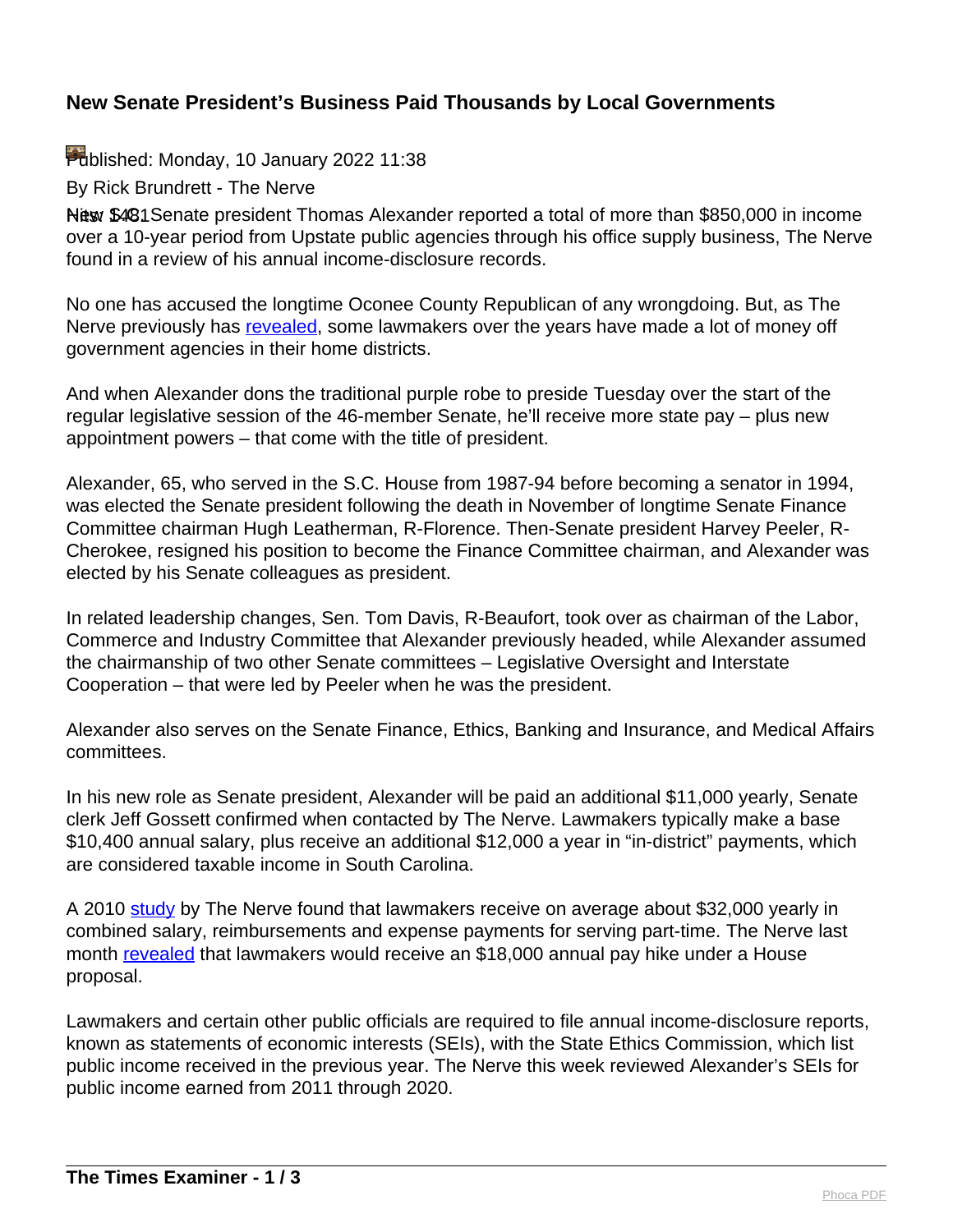## **New Senate President's Business Paid Thousands by Local Governments**

Agenshieg twbiନ୍ଧ୍ୟି 01 4 GE inwarich concerts in correctived in 2011, Alexander was the owner of By Rick Brundrett - The Nerve Alexander's Office Supply, Oconee Office Supply and Cleveland Gospel Supply. His most-recent **EU20.1481** SEI filed in March last year listed Alexander's and Oconee Office Supply as income sources in

The Nerve's review found that Alexander reported a total of \$863,588 in income from office supplies purchased by local, county and state agencies, mainly in Oconee County, from 2011 through 2020. Following are the top-five largest collective income amounts reported during the period, according to his SEIs:

- Oconee County departments: \$460,698
- Seneca City departments: \$210,533
- Walhalla City departments: \$75,794
- Oconee County Solicitor's Office: \$44,353
- Westminster City departments: \$26,174

Other public agencies that purchased office supplies over the 10-year period included the Oconee County School District and the Pioneer Rural Water District, which generated a total of \$16,344 and \$13,773 in income, respectively, according to his SEIs. He also reported a collective \$1,838 in income during the period from the S.C. Regional Housing Authority and \$915 from the state Department of Vocational Rehabilitation.

Alexander, who served on the Walhalla City Council from 1982-85, didn't return phone messages from The Nerve that were left Thursday at his State House office and Alexander's Office Supply, located in Walhalla. Efforts Thursday to reach administrators in Oconee County and the city of Seneca were unsuccessful.

As the Senate president, Alexander will have appointment powers involving a number of state boards, committees and commissions, including, for example, the powerful Judicial Merit Selection Commission (JMSC), which qualifies and nominates judicial candidates for election in the Legislature.

Under state law, the Senate president appoints two of the 10 JMSC members. As The Nerve has **pointed out**, South Carolina and Virginia are the only two states where their legislatures play primary roles in electing judges.

Alexander also will have the authority as the Senate president to make one or more appointments to other state panels as vacancies occur, including the Confederate Relic Room and Military Museum Commission, Conservation Bank board, Education Oversight Committee, First Steps to School Readiness board, Lottery Commission, Palmetto Pride board, Public Employee Benefit Authority, and the Small Business Regulatory Review Committee, according to records from the S.C. Secretary of State's Office.